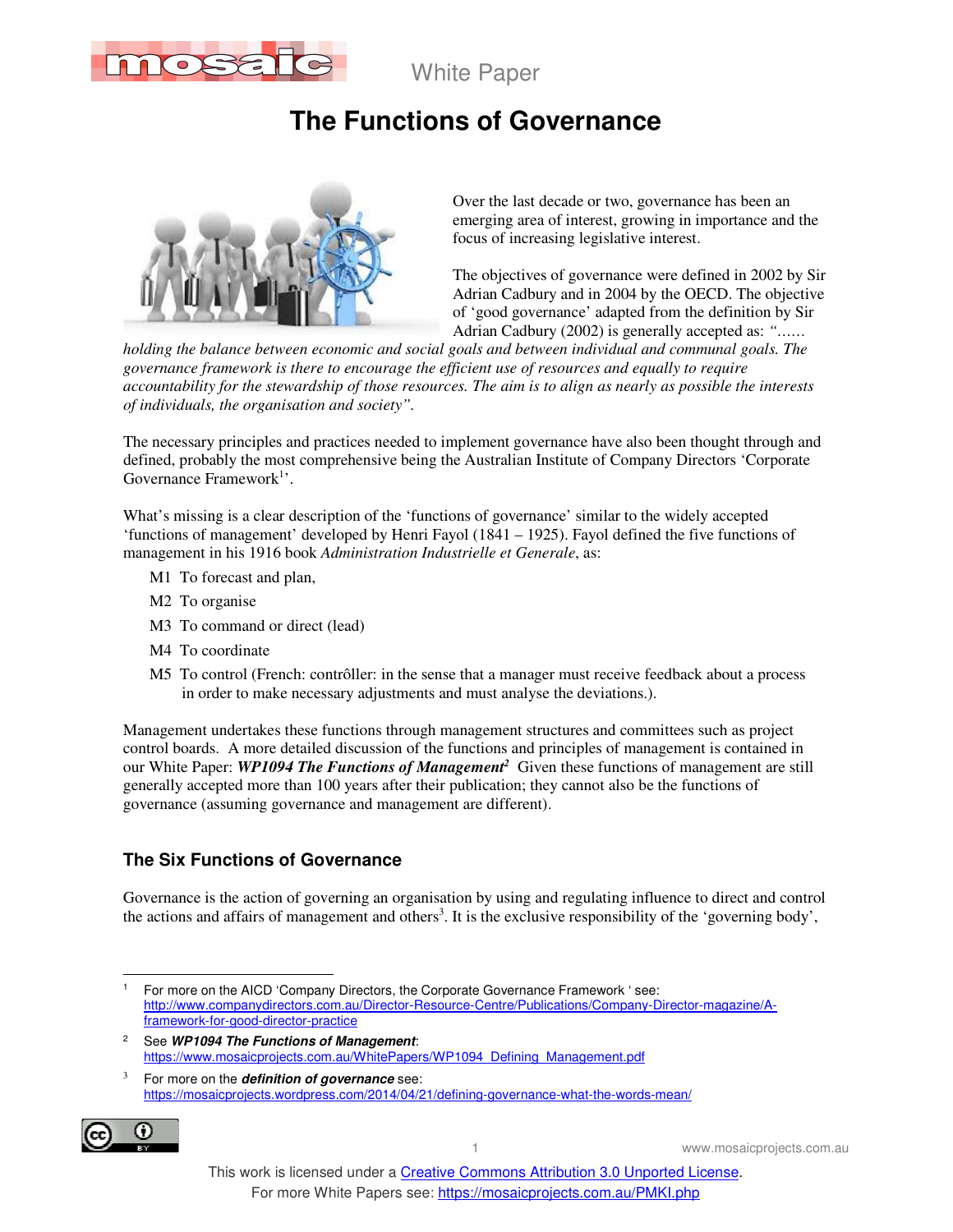## White Paper



the person, or group accountable for the performance and conformance of the organisation (in a commercial organisation, the Board of Directors)<sup>4</sup>.

The functions of governance were originally defined in Dr. Lynda Bourne's article *The Six Functions of Governance<sup>5</sup>* . They are:

- **G1** *Determining the objectives of the organisation* expressed through its vision and mission statements and implemented through its strategic plan. The objectives define the purpose of the organisation, and describe how the purpose will be fulfilled. The strategic plan is a key interface between management and the governing body:
	- o The governing body determines the organisation's objectives;
	- o There is shared responsibility to develop an effective strategy to achieve the objectives;
	- o Management is responsible for implementing the strategy through the efficient and effective use of the organisation's limited resources<sup>6</sup>.
- **G2** *Determining the ethics of the organisation*; defining what values, morals and attitudes matter in the creation and evolution of the organisation - values rarely change. How much importance is genuinely given to factors such a sustainability, corporate social responsibility, customer satisfaction and stakeholder engagement over profits and short-term movements in the share prices. Ethics are based on morals and values and define the rules or standards governing the conduct of people within the organisation. They answer key questions about the organisation such as: 'what do we stand for?', 'what do we not want to lose?', and 'what do we want to be?'. The organisation's values should be an integral part of assessing every potential employee's suitability to join the organisation and where people fail to live up to the values require appropriate actions to help the person change or exit the organisation.

The ethical standards of any organisation are set by the behaviours of people at the top and cascade down the hierarchy<sup>7</sup>. Some core values underpinning the organisation's ethics both internally and externally may include:

- o **Integrity**, steadfastly applying high moral principles.
- o **Honesty**, being truthful and open.
- o **Competence**, ensuring our advice, opinion and decisions are based on experience and facts.
- o **Conformance,** to all relevant legal, regulatory and other standards deemed necessary or important by the wider society within which the organisation operates. Conformance should go beyond merely complying with the 'letter of the law' to embrace the spirit of the documents and aspirations of the wider society.
- o **Benevolence**, treating all with respect and kindness.
- o **Sustainability**, protecting the wider environmental and social spheres within which the organisation operates (ESG<sup>8</sup>).

<sup>8</sup> For more on **ESG** see: https://mosaicprojects.wordpress.com/2014/10/29/stakeholders-generate-profits-for-shareholders/



 $\frac{1}{4}$ For more on **corporate governance** see: https://www.mosaicprojects.com.au/WhitePapers/WP1033\_Governance.pdf

<sup>5</sup> Bourne, L. **The Six Functions of Governance**. PM World Journal Vol. III, Issue XI – November 2014. https://pmworldlibrary.net/ Download from: https://www.mosaicprojects.com.au/PDF\_Papers/P188\_Six\_Functions\_of\_Governance.pdf

<sup>6</sup> The efficient use of resources includes avoiding over commitment through the use of prioritised decision making and selection processes such as project portfolio management to achieve the optimum overall outcome for the organisation.

<sup>7</sup> For more on the **ethical foundations of policy** see: https://mosaicprojects.wordpress.com/2014/09/20/the-moral-underpinnings-of-good-policy/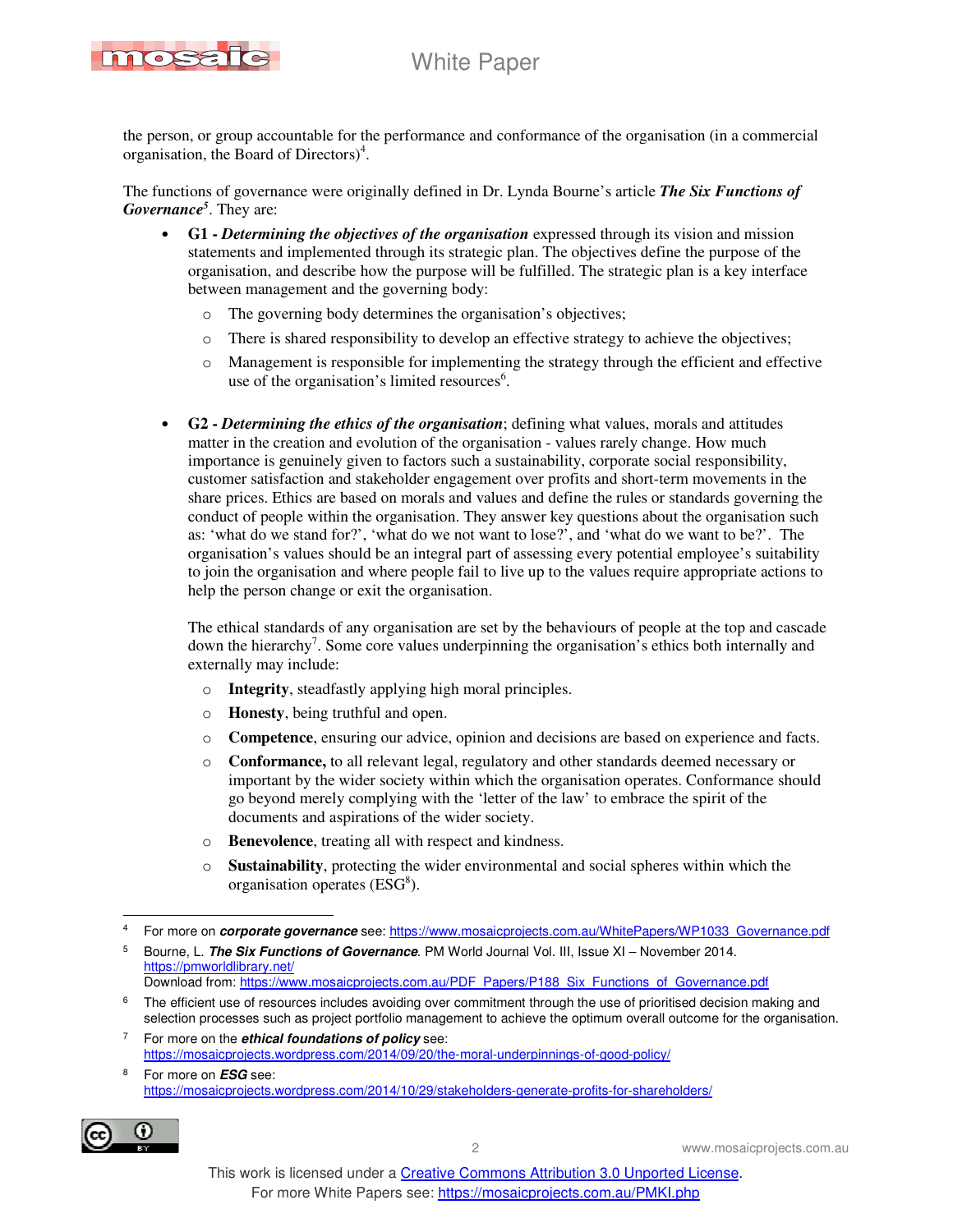



- o **Stewardship<sup>9</sup>** , protecting resources under your control for the future.
- **G3** *Creating the culture of the organisation*: this is a more subtle process and deals with the way people interact with each other. Culture is the environment in which work gets done, and is embedded in the people working for the organisation, it naturally evolves as a company grows or changes and requires continuous nurturing and management. The governing body decides on the culture it wants and influences the operating culture of the organisation through the people it appoints to executive positions. The most important function of a governing body is appointing the organisation's executive management team, and the guidelines they impose on the executive defining how they will in turn select and appoint other levels of management and the organisation's staff, contractors and suppliers. Culture is created by people.

*Governmentality<sup>10</sup>*, the willingness of people to 'be governed' and to support the governance system is at the centre of an effective culture. Other aspects include: how supportive the organisation is, how innovative, how risk seeking/averse, how open and transparent, how mature and professional, and how tolerant is it. It is impossible to have innovation as a key objective, which requires sensible risk taking if the organisation's culture is intolerant of failure. Some important aspects of a constructive culture include:

- o Leadership
- o Openness and transparency
- o Fairness
- o Enterprise and attitudes to sensible risk taking
- o Commitment both to the organisations and its values
- o Confidence
- o Respect
- o Accountability and responsibility
- **G4** *Designing and implementing the governance framework for the organisation*. The governing body is accountable for the performance of the organisation, and retains overall responsibility for the organisation it governs; however, in most organisations the governing body cannot undertake all of the work of governance itself. To ensure the efficient governance of the organisation various responsibilities need to be delegated to people within the organisations management $1<sup>11</sup>$ . The governance framework defines the principles, structures, enabling factors and

- **Fealty**: A propensity to view the assets and resources at one's command as trust for future generations rather than available for selfish exploitation.
- **Charity**: A willingness to put the interests of others ahead of ones own.
- **Prudence**: A commitment to safeguard the future even as one takes advantage of the present.
- **Responsibility**: The obligation to undertake actions to protect and make proper use of the assets and resources being governed.
- **Accountability**: Accepting responsibility for the systemic consequences of one's actions and decisions.
- **Equity:** A desire to see that rewards are distributed fairly, based on contribution rather than power.

The governance and management structures needed to effectively govern and mange projects and programs is discussed in **The management of project management: A conceptual framework for project governance**, see: https://www.mosaicprojects.com.au/PDF\_Papers/P162\_The\_Management\_of\_Project\_Management\_IJPM.pdf



 $\ddot{\phantom{a}}$ 9 **Stewardship** is an important governance concept. It includes:

See R. Müller, S.Pemsel, J.Shao. Organisational enablers for project governance and governmentality in projectbased organisations. International Journal of Project Management (Pre press). http://dx.doi.org/10.1016/j.ijproman.2014.07.008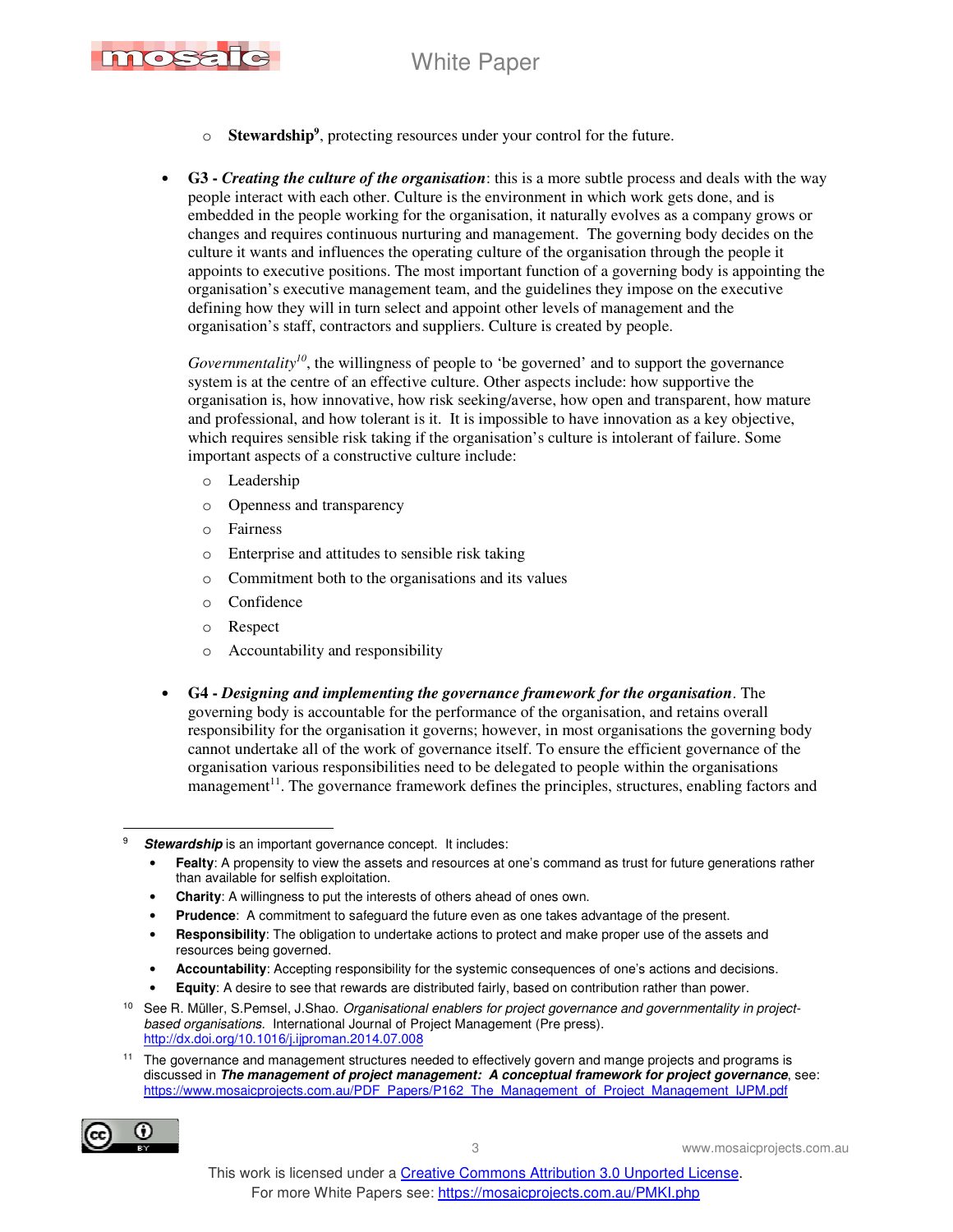## White Paper



interfaces through which the organisation's governance arrangements will operate by delegating appropriate levels of authority and responsibility to managers and other entities.

- **G5** *Ensuring accountability by management*:
	- o For the ethical and cultural environment, they develop and maintain within the organisation.
	- o For the stewardship and proper use of the resources entrusted to their care.
	- o For the accomplishment of the strategic plan and fulfilment of the organisation's objectives.
- **G6** *Ensuring compliance by the organisation*: providing relevant stakeholders with assurance of the organisation's compliance with its regulatory, statutory and legal obligations, as well as monitoring and directing the performance of its management and staff as they work towards achieving the organisation's objectives, working within the organisation's ethical and cultural framework and supporting the values established by the governing body.

To implement the functions outlined above<sup>12</sup>, the governing body (in order of development) has to:

- Understand the *concepts* of good governance concepts are abstract ideas framed in general terms;
- Determine the *objectives* of both the organisation and its governance;
- Determine the respective *functions* of both the governance and management systems<sup>13</sup>;
- Establish the *principles* of governance to be used, these are the fundamental propositions that define the way system of governance will operate, and acceptable behaviours for the organisation;
- Document the *policies* that are to be used to implement the principles;
- Work with management to establish appropriate *procedures, processes* and *practices* to be used by the organisation;
- Oversight the specific *methods* and *tools* (methodologies) used by management and other people within the organisation to achieve its objectives $14$ .
- Implement *accountability* (usually various forms of reporting and meetings with management), and *assurance functions* (usually various forms of internal and external audit<sup>15</sup>) that provide the governing body with the necessary degree of confidence that the organisation's management and workforce (including external suppliers and contractors) are in full compliance with the governance system described above. The governing body needs the skills and structure such as properly resourced 'board sub-committees' to be able to receive, and understand the significance of, the various management and audit reports and to validate the effectiveness of its management, and its auditors and the audit processes.

 <sup>-</sup> Cultural audits (demonstrating a robust ethical culture is becoming increasingly important, this type of audit starts by considering the 'tone at the top' and focuses on the 'soft controls' that drive behaviour throughout the organisation.



 $\ddot{\phantom{a}}$ <sup>12</sup> These 'functions of governance' are very similar to, and support the independently developed Carver Policy Governance® Model, see: http://www.carvergovernance.com/model.htm

<sup>13</sup> For more on **management and governance systems** see: https://www.mosaicprojects.com.au/WhitePapers/WP1084\_Governance\_Systems.pdf

<sup>14</sup> The definitions of these terms are discussed in **Governance processes and terminology**, see: https://mosaicprojects.wordpress.com/2015/10/24/governance-processes-and-terminology/

<sup>15</sup> **Audits** take many forms and require different types of expertise to be effective. Some of the more important include: - Financial and taxation audits (both legally mandated and internal compliance audits);

Safety, risk, Intellectual Property (IP), and security audits (cyber security is an emerging area of significance);

 <sup>-</sup> Various supplier and supply chain audits (usually focused on compliance with legislation outlawing practices such as 'the bribery of foreign officials', 'the use of child labour', and 'modern slavery' - even if these practices do not place the organisation in breach of the law in its home territory, they create reputational risks);

 <sup>-</sup> Quality audits of all types (both internal and focused on the supply chain);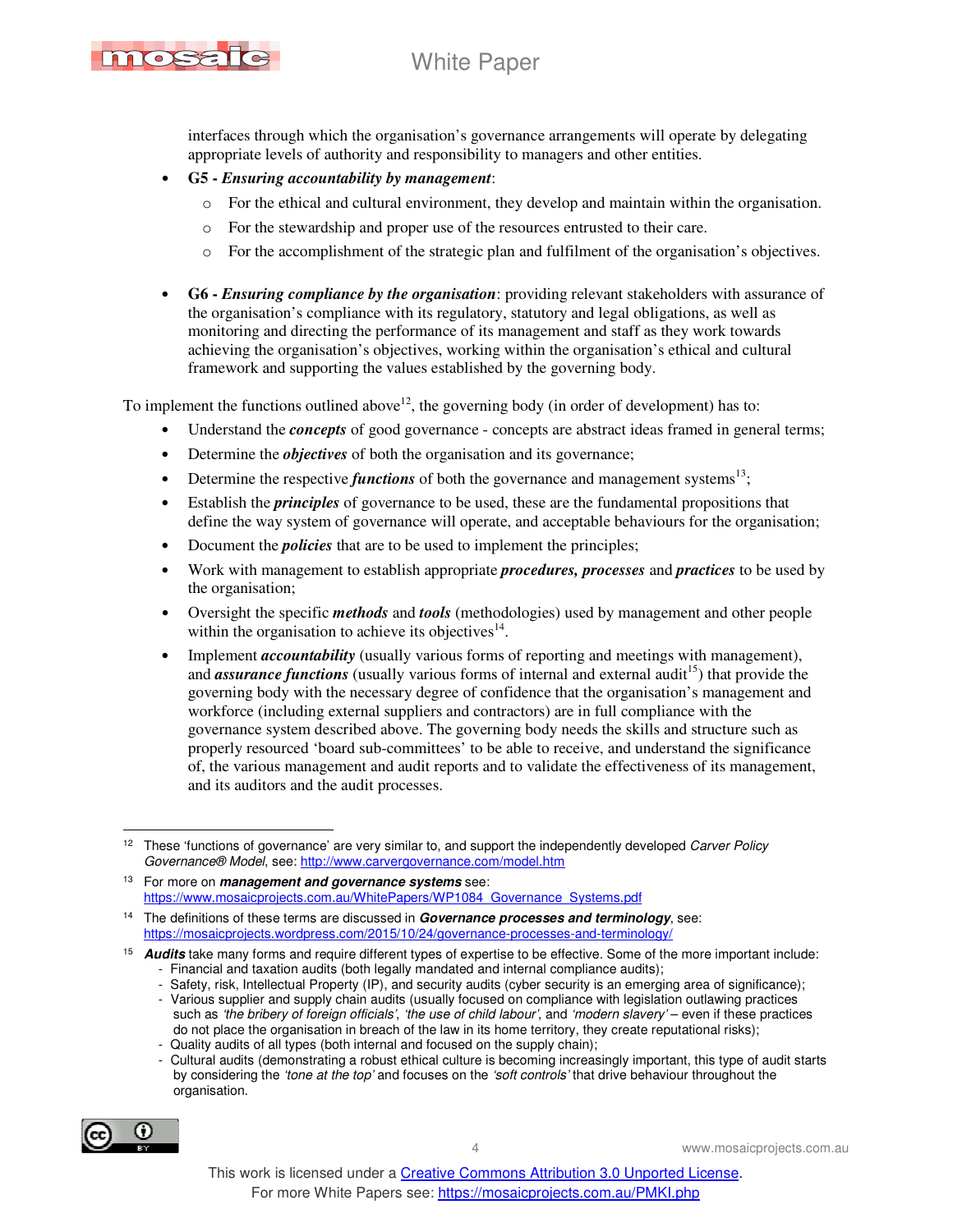

In a well governed organisation, the key driver for its objectives will be a clearly enunciated 'customer value proposition<sup>16</sup>. By focusing on the needs of the stakeholders the organisation exists to serve<sup>17</sup>, its strategic objectives can be refined and from this base management effort focused on activities that directly contribute to fulfilling the organisation's purpose, and feedback provided to the governing body on how this is being achieved.

#### **Mapping the functions of governance and management:**

The governing body appoints, provides direction to and oversees the functioning of the organisation's management and makes the 'rules' the organisation's management and staff are expected to conform to. Management's job is to achieve the objectives of the organisation; working within its ethical and cultural framework, whist complying with the 'rules' and providing assurance back to the governing body that this is being accomplished. The mapping of the relationship between Fayol's functions of management and the functions of governance are set out below:



Management functions are assumed to be hierarchal with the governance inputs cascading down to lower level functions.

<sup>&</sup>lt;sup>17</sup> Understanding what is valuable to your stakeholders / customers is complex and involves more than simple financial considerations. However, if the stakeholders do not feel the organisation contributes or creates value for them, they will go elsewhere (and without customers there is no long-term possibility of the organization remaining viable). For more on perceptions of value see: https://www.mosaicprojects.com.au/Mag\_Articles/SA1038\_Who\_Values\_Value.pdf



 $\overline{a}$ 

<sup>&</sup>lt;sup>16</sup> Peter Drucker: "the purpose of a business is to create a customer". The purpose of any organisation is to create value for the stakeholders it exists to serve.